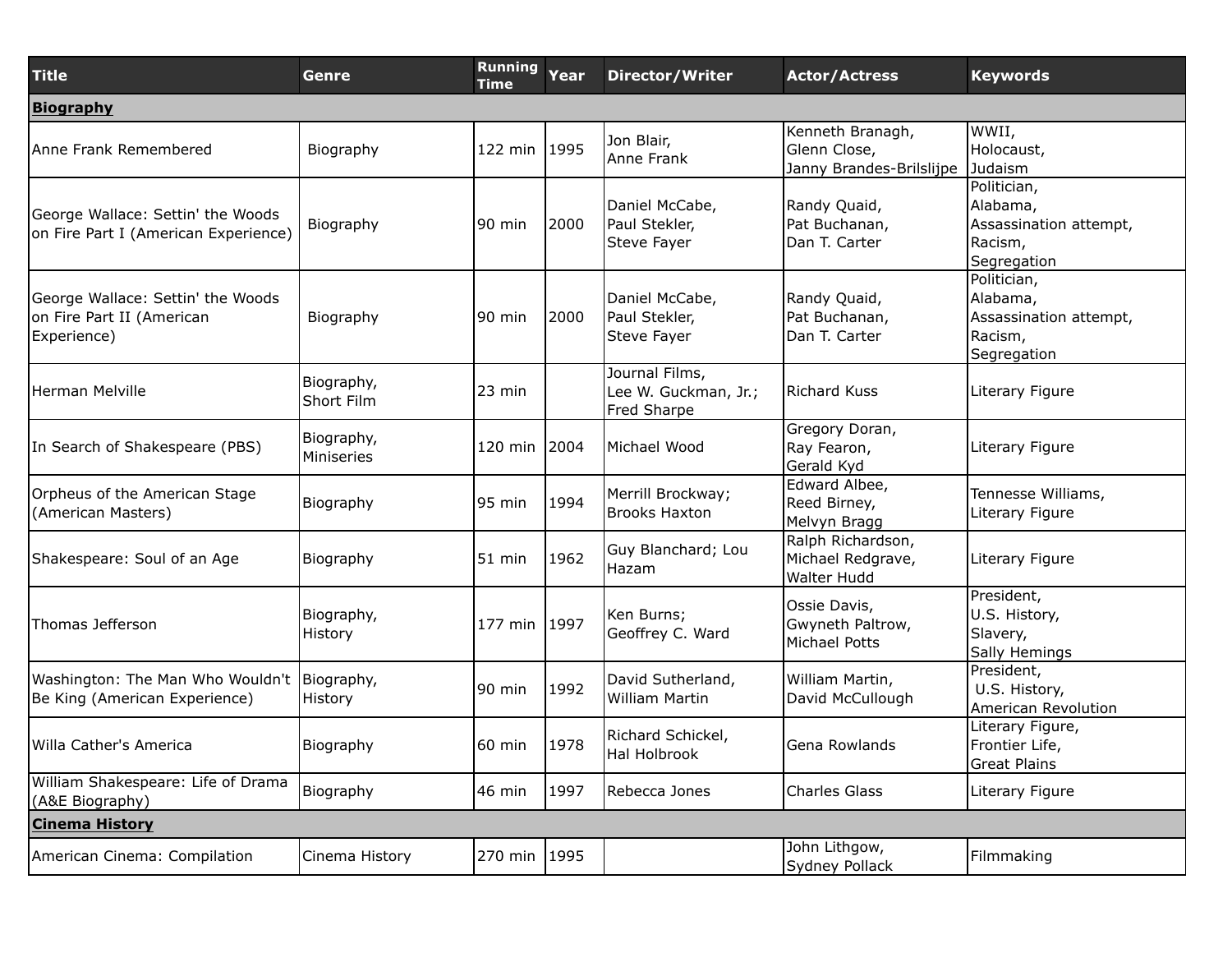| <b>Title</b>                                                                            | Genre                                   | <b>Running</b><br><b>Time</b> | Year | <b>Director/Writer</b>           | <b>Actor/Actress</b>                                     | <b>Keywords</b>                                                                           |
|-----------------------------------------------------------------------------------------|-----------------------------------------|-------------------------------|------|----------------------------------|----------------------------------------------------------|-------------------------------------------------------------------------------------------|
| American Cinema: Edge of<br>Hollywood                                                   | Cinema History                          | 60 min                        | 1995 |                                  | John Lithgow,<br>Sydney Pollack                          | Filmmaking                                                                                |
| American Cinema: Film in the<br><b>Television Age</b>                                   | Cinema History                          | 55 min                        | 1995 |                                  | John Lithgow,<br>Sydney Pollack                          | Filmmaking                                                                                |
| American Cinema: Film Noir                                                              | Cinema History                          | 60 min                        | 1995 |                                  | John Lithgow,<br>Sydney Pollack                          | Filmmaking                                                                                |
| American Cinema: Film School<br>Generation                                              | Cinema History                          | 55 min                        | 1995 |                                  | John Lithgow,<br>Sydney Pollack                          | Filmmaking                                                                                |
| American Cinema: Romantic Comedy Cinema History                                         |                                         | 54 min                        | 1995 |                                  | John Lithgow,<br>Sydney Pollack                          | Filmmaking                                                                                |
| American Cinema: The Combat Film                                                        | Cinema History                          | 55 min                        | 1995 |                                  | John Lithgow,<br>Sydney Pollack                          | Filmmaking                                                                                |
| American Cinema: The Hollywood<br>Style                                                 | Cinema History                          | 53 min                        | 1995 |                                  | John Lithgow,<br>Sydney Pollack                          | Filmmaking                                                                                |
| American Cinema: The Star                                                               | Cinema History                          | 53 min                        | 1995 |                                  | John Lithgow,<br>Sydney Pollack                          | Filmmaking                                                                                |
| American Cinema: The Studio<br>System                                                   | Cinema History                          | 54 min                        | 1995 |                                  | John Lithgow,<br>Sydney Pollack                          | Filmmaking                                                                                |
| American Cinema: The Western                                                            | Cinema History                          | 53 min                        | 1995 |                                  | John Lithgow,<br>Sydney Pollack                          | Filmmaking                                                                                |
| Aruthur Miller, Elia Kazan and the<br>Blacklist: None Without Sin<br>(American Masters) | Biography,<br>Cinema History,<br>Social | 123 min 2003                  |      | Michael Epstein                  | George Bartenieff,<br>Warren Beatty,<br>Walter Bernstein | Hollywood,<br>Blacklisting,<br>McCarthyism,<br>Communism                                  |
| Busby Berkley: Going Through the<br>Roof                                                | Biography,<br>Cinema History            | 52 min                        | 1998 | David Thompson                   | Busby Berkeley,<br>Larry Robinson,<br>Kenneth Anger      | Filmmaking,<br><b>Musicals</b>                                                            |
| Comedy: A Serious Business<br>(Hollywood)                                               | Cinema History, TV                      | 53 min                        | 1980 | Kevin Brownlow, David<br>Gill    | James Mason,<br>Frank Capra,<br>Jackie Coogan            | Silent Film, Comedy,<br>Charles Chaplin,<br>Buster Keaton,<br>Harold Lloyd, Harry Langdon |
| Dial H for Hitchcock: Shadow of a<br>Genius                                             | Biography,<br>Cinema History            | $100$ min                     | 1999 | <b>Ted Haimes</b>                | Kevin Spacey                                             | Alfred Hitchcock                                                                          |
| Hitchcock, Selznick and the End of<br>Hollywood (American Masters)                      | Biography,<br>Cinema History            | 80 min                        | 1999 | Michael Epstein                  | Gene Hackman                                             | Filmmaking                                                                                |
| Keepers of the Frame                                                                    | Cinema History                          | 70 min                        | 1999 | Mark McLaughlin,<br>Randy Gitsch | Forrest J. Ackerman,<br>Eric Aijala,<br>Alan Alda        | Film Preservation &<br>Restoration                                                        |
| Kurosawa (Great Performances)                                                           | Biography,<br>Cinema History            | 100 min 2002                  |      | Adam Low                         | Akira Kurosawa,<br>Sam Shepard,<br>Paul Scofield         | Film                                                                                      |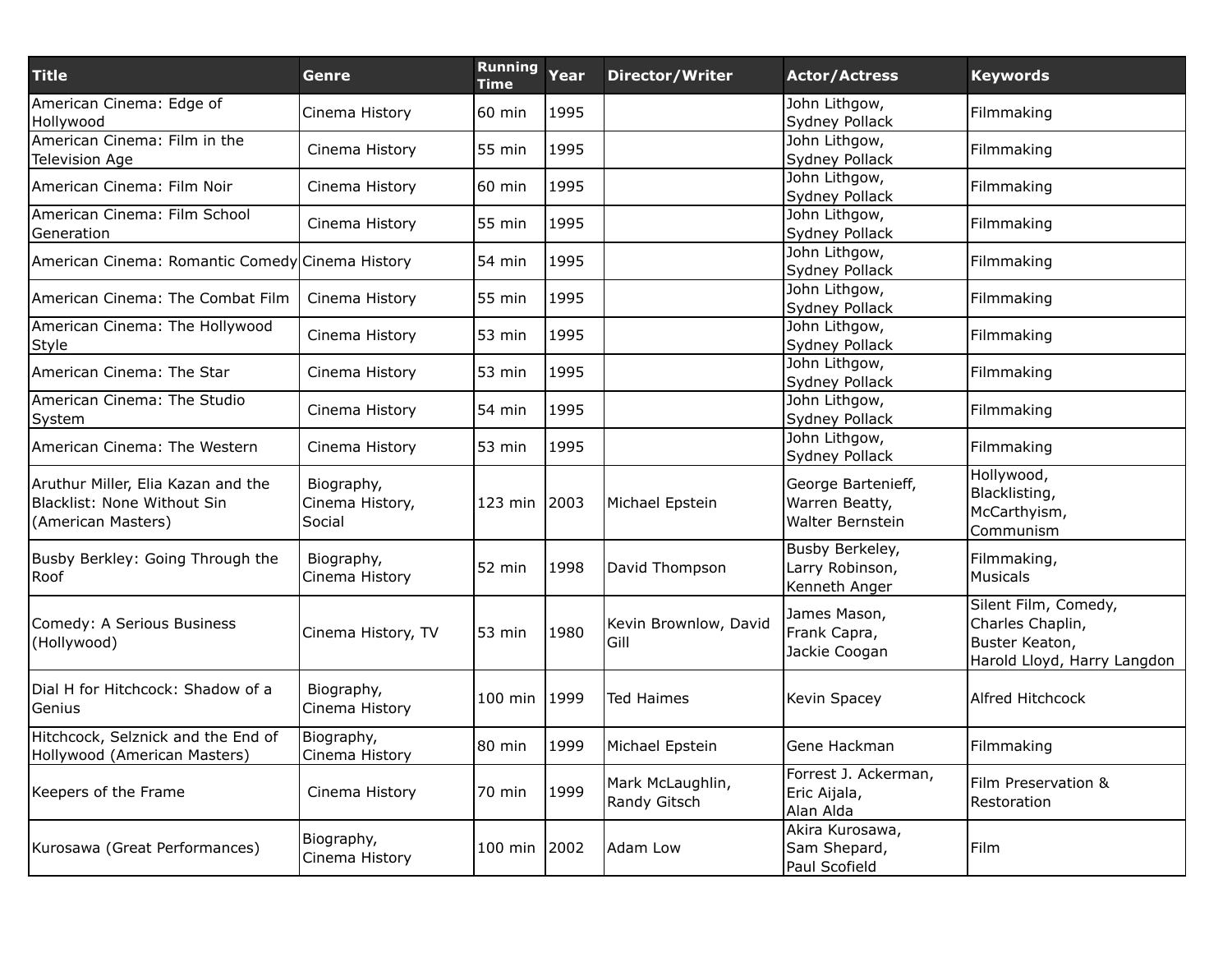| <b>Title</b>                                                        | Genre                                             | <b>Running</b><br><b>Time</b> | Year | <b>Director/Writer</b>                                   | <b>Actor/Actress</b>                                                                      | <b>Keywords</b>                                                                  |
|---------------------------------------------------------------------|---------------------------------------------------|-------------------------------|------|----------------------------------------------------------|-------------------------------------------------------------------------------------------|----------------------------------------------------------------------------------|
| Lumière and Company                                                 | Cinema History                                    | 88 min                        | 1995 | Various Directors;<br>Philippe Poulet (original<br>idea) | <b>Various</b>                                                                            | Compilation,<br>Cinema History, Film                                             |
| Moguls and Movie Stars: Attack of<br>the Small Screen (TCM) (6)     | Cinema History                                    | 60 min                        | 2010 | John Wilkman                                             | Christopher Plummer,<br>Scott Berg,<br>Andrew Bergman                                     | Television, 1950s, Theaters                                                      |
| Moguls and Movie Stars: Brother,<br>Can You Spare a Dream (TCM) (4) | Cinema History                                    | 60 min                        | 2010 | John Wilkman                                             | Christopher Plummer,<br>Jeanine Basinger,<br>Cari Beauchamp                               | The Jazz Singer, Sound Era,<br>Clara Bow                                         |
| Moguls and Movie Stars: Fade Out,<br>Fade In (TCM) (7)              | Cinema History                                    | 60 min                        | 2010 | John Wilkman                                             | Christopher Plummer,<br>Peter Bogdanovich,<br>Bob Balaban                                 | 1960s, New Wave,<br>Mega-Corporations                                            |
| Moguls and Movie Stars: Peepshow<br>Pioneers (TCM) (1)              | Cinema History                                    | 60 min                        | 2010 | John Wilkman                                             | Christopher Plummer,<br>Terry Borton,<br>Paul Israel                                      | Origins of Film,<br>Thomas Edison,<br>Warner Brothers,<br>Penny Arcades          |
| Moguls and Movie Stars: The Birth of<br>Hollywood (TCM) (2)         | Cinema History                                    | 60 min                        | 2010 | John Wilkman                                             | Christopher Plummer,<br>Bob Balaban,<br>Jeanine Basinger                                  | Hollywood Origins, California,<br>Feature Length Films,<br>Moguls, Silent Screen |
| Moguls and Movie Stars: The Dream<br>Merchants (TCM) (3)            | Cinema History                                    | 60 min                        | 2010 | John Wilkman                                             | Christopher Plummer,<br>Peter Bogdanovich,<br>Richard D. Zanuck                           | 1920s, 1928, Fatty Arbuckle,<br>Greta Garo, Silent Screen                        |
| Moguls and Movie Stars: Warriors<br>and Peacemakers (TCM) (5)       | Cinema History                                    | 60 min                        | 2010 | John Wilkman                                             | Christopher Plummer,<br>Jeanine Basinger,<br>Cari Beauchamp                               | 1940s, Film Noir, Activism                                                       |
| Reel Models: The First Women of<br>Film                             | Cinema History                                    | $64$ min                      | 2000 | Christopher Koch,<br>Susan Koch                          | Minnie Driver,<br>Susan Sarandon,<br>Anthony Slide                                        | Strong Female Lead,<br>Filmmaking                                                |
| Un Chien Andalou & Land without<br>Bread                            | Silent Film, Short Film;<br>Documentary           | 44 min                        | 1933 | Luis Buñuel                                              | Pierre Batcheff,<br>Simone Mareuil,<br>Luis Buñuel,<br>Salvador Dalí,<br>Jaime Miravilles | Salvador Dali, Surrealism,<br>Dream Logic                                        |
| When the Lion Roars Part I                                          | Cinema History,<br>Miniseries                     | 192 min                       | 1992 | MGM                                                      | Patrick Stewart, Samuel<br>Marx, June Allyson                                             | MGM, Filmmaking                                                                  |
| When the Lion Roars Part II                                         | Documentary, Cinema<br>History, Miniseries        | 163 min 1992                  |      | MGM                                                      | Patrick Stewart,<br>Samuel Marx,<br>June Allyson                                          | MGM, Filmmaking                                                                  |
| <b>History</b>                                                      |                                                   |                               |      |                                                          |                                                                                           |                                                                                  |
| Articules de Costumbre                                              | Dramatization,<br>Adaptation,<br>Foreign Language | 60 min                        | 1980 | Jesus Fernandez Santos José Yepes Cardo,                 | Juan José Otegui,<br>Maribel Hidalgo                                                      | Spanish,<br>Madrid,<br>Verbal Portraits                                          |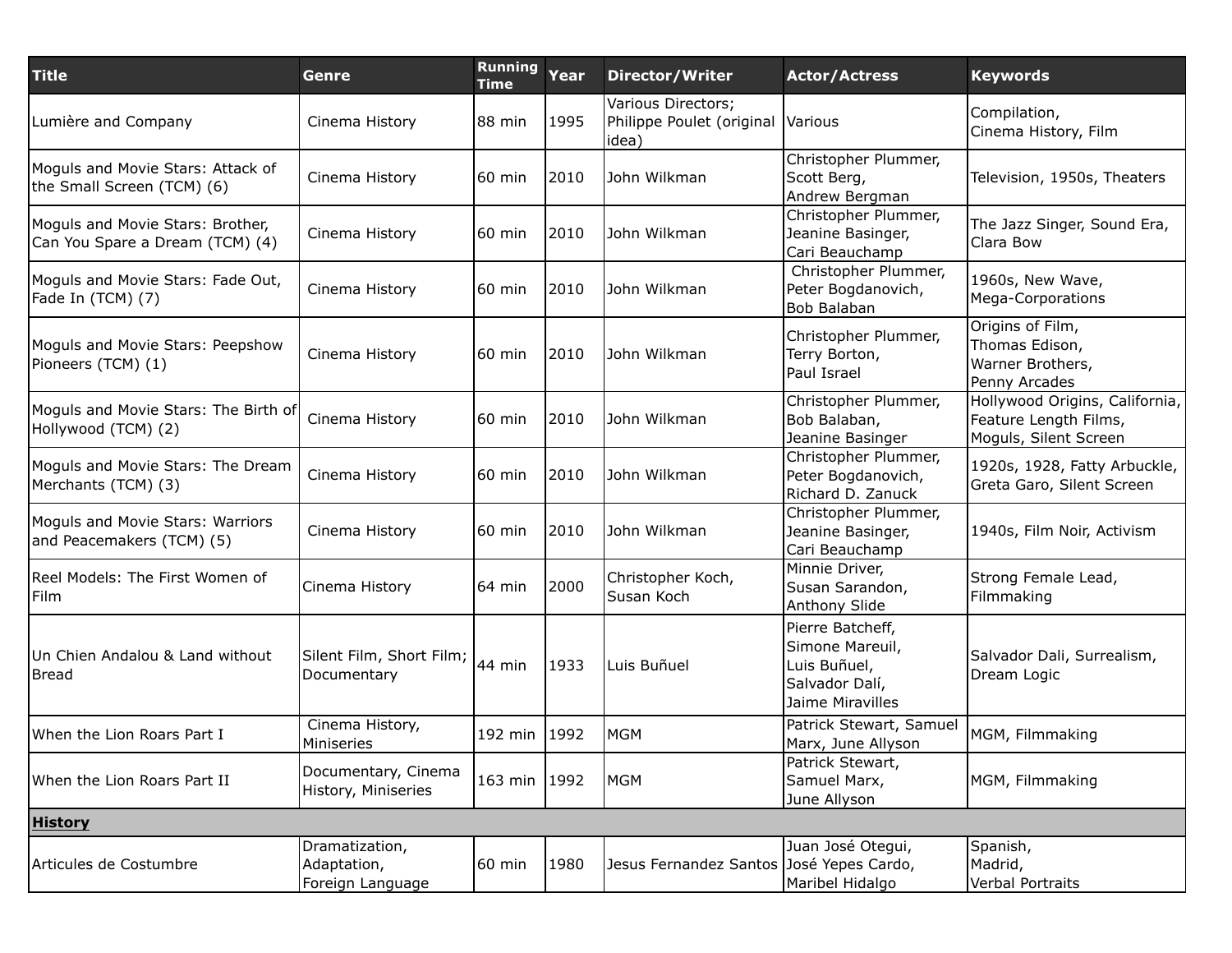| <b>Title</b>                                                             | Genre                                     | <b>Running</b><br><b>Time</b> | Year | <b>Director/Writer</b>                                    | <b>Actor/Actress</b>                                     | <b>Keywords</b>                                                                                                                  |
|--------------------------------------------------------------------------|-------------------------------------------|-------------------------------|------|-----------------------------------------------------------|----------------------------------------------------------|----------------------------------------------------------------------------------------------------------------------------------|
| CBS Reports: D-Day                                                       | History, War                              | 95 min                        | 1994 | Maurice Murad,<br>Ken Sable                               | Walter Cronkite,<br>Dwight Eisenhower                    | News, D-Day                                                                                                                      |
| D-Day (The American Experience)                                          | Biography, History                        | 60 min                        | 1994 | Charles Guggenheim                                        | David McCullough                                         | D-Day,<br>World War II,<br>Invasion of Normandy                                                                                  |
| Die Weichsel                                                             | History and Culture                       | 25 min                        | 1991 | Dieter Bub                                                |                                                          | German, Foreign Language                                                                                                         |
| Divided Highways                                                         | History                                   | 25 min                        | 1997 | Lawrence R. Hott,<br>Tom Lewis                            |                                                          | Eisenhower Administration,<br>Highways,<br>Construction                                                                          |
| Eyes on the Prize Vol. I (Awakenings<br>& Fighting Back)                 | Social History                            | 120 min 1987                  |      | Judith Vecchione;<br>Steven Fayer                         |                                                          | American Civil Rights<br>Movement,<br>Segregation,<br>Emmit Till,<br>Martin Luther King, Jr.,<br>Rosa Parks,<br>Little Rock Nine |
| Eyes on the Prize Vol. II (Ain't<br>Scared of Your Jails & No Easy Walk) | Social History                            | 120 min 1987                  |      | Orlando Bagwell,<br>Callie Crossley,<br>James A. DeVinney | Julian Bond,<br>Eugene 'Bull' Connor,<br>Unita Blackwell | American Civil Rights<br>Movement,<br>Segregation,<br>Emmit Till,<br>Martin Luther King, Jr.,<br>Rosa Parks,<br>Little Rock Nine |
| Fenceline (PBS)                                                          | Social History                            | 60 min                        | 2002 | Slawomir Grünberg,<br>Jane Greenberg                      |                                                          | Shell Oil,<br>Racial Tension,<br>Pollution                                                                                       |
| Frederick Douglass: When the Lion<br>Wrote History                       | History,<br>Biography,<br><b>TV Movie</b> | 90 min                        | 1994 | Orlando Bagwell                                           | Alfre Woodard                                            | Slavery,<br>Abolition,<br>Civil War,<br>Activism,<br>Equal Rights                                                                |
| Freedom on My Mind                                                       | Social History                            | 110 min 1994                  |      | Connie Field, Marilyn<br>Mulford, Michael<br>Chandler     | Ronnie Washington                                        | Mississippi Voter Registration,<br>Freedom Summer, Racial<br>Discrimination                                                      |
| High School                                                              | Social Documentary                        | 80 min                        | 1968 | Frederick Wiseman                                         |                                                          | Philadelphia, Direct Cinema,<br>Student-Teacher Interaction,<br>Education                                                        |
| John Brown's Holy War (American<br>Experience)                           | History, Biography                        | 85 min                        | 2000 | Robert Kenner;<br>Ken Chowder                             | Rene Auberjonois,<br>Melendy Britt,<br>Scott Cleverdon   | American Civil War,<br>Slavery,<br>Religion                                                                                      |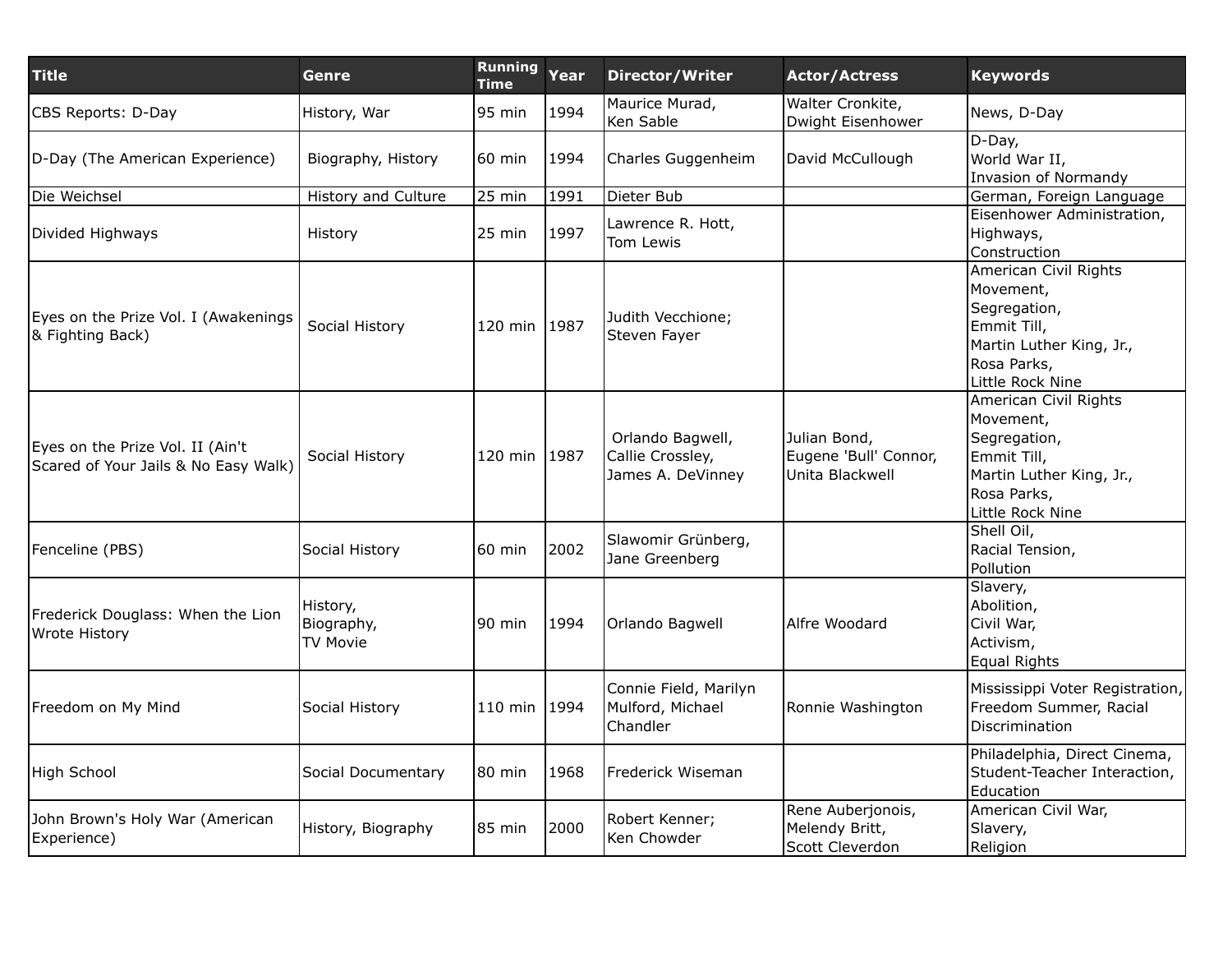| <b>Title</b>                                                | Genre                                                                  | <b>Running</b><br><b>Time</b> | Year | <b>Director/Writer</b>                            | <b>Actor/Actress</b>                                            | <b>Keywords</b>                                                                             |
|-------------------------------------------------------------|------------------------------------------------------------------------|-------------------------------|------|---------------------------------------------------|-----------------------------------------------------------------|---------------------------------------------------------------------------------------------|
| Julius Caesar: The Rise of the<br>Roman Empire              | Dramatization,<br>Classroom Resource,<br>Documentary,<br>Instructional | 20 min                        | 1964 | William Deneen &<br>John Eadie;<br>Elmore Leanord |                                                                 | Roman Empire,<br>Julius Caesar                                                              |
| Lewis & Clark: The Joruney of Corps<br>Discovery Part I     | Adventure,<br>Biography,<br>History                                    | 105 min 1997                  |      | Ken Burns;<br>Dayton Duncan                       | Hal Holbrook,<br>Adam Arkin,<br>John Logan Allen                | Exploration,<br>Early America                                                               |
| Lewis & Clark: The Joruney of Corps<br>Discovery Part II    | Adventure,<br>Biography,<br>History                                    | 105 min 1997                  |      | Ken Burns; Dayton<br>Duncan                       | Hal Holbrook,<br>Adam Arkin,<br>John Logan Allen                | Exploration,<br>Early America                                                               |
| Mark Twain's America                                        | History,<br>Biography                                                  | 56 min                        | 1960 | Donald B. Hyatt;<br>Richard Hanser                | Howard Lindsay                                                  | Literary Figure                                                                             |
| Malcolm X: Make it Plain (American<br>Experience)           | Biography,<br>History                                                  | 120 min                       | 1994 | Orlando Bagwell,<br>Steve Bagwell                 | Alfre Woodard,<br>Sharon 10X,<br>Benjamin 2X                    | Black History,<br>Civil Rights,<br>Racial Tension                                           |
| Midnight Ramble (American<br>Experience)                    | Biography,<br>History                                                  | 56 min                        | 1994 | Pearl Bowser,<br>Bestor Cram;<br>Clyde Taylor     | James Avery,<br>Toni Cade Bambara,<br>Robert Hall,<br>Elton Fax | 'Race Movies,"<br>Black History,<br>Cinema History,<br>Oscar Micheaux                       |
| Mississippi, America                                        | Social History                                                         | 57 min                        | 2004 | Judith McCray                                     | Ossie Davis,<br>Ruby Dee                                        | Freedom Summer,<br>Civil Rights,<br>Voter Registration,<br>Black History,<br>Racial Tension |
| Monkey Trial (American Experience)                          | Biography,<br>Social History                                           | 80 min                        | 2002 | Christine Lesiak,<br>Annie Mumgaard               | Linda Hunt                                                      | Scopes Trial,<br>Evolution,<br>Creation                                                     |
| The American Revolution                                     | Social History,<br>U.S. History                                        | 285 min                       | 1994 | Lisa Bourgoujian;<br>Don Cambou                   | Charles Durning,<br>Kelsey Grammer,<br>Michael Learned          | Colonial America,<br>Independence,<br>Revolution, Early America                             |
| The Promised Land: Take Me to<br>Chicago                    | Social History,<br>U.S. History                                        | 190 min                       | 1995 | <b>Edmund Coulthard</b>                           | Morgan Freeman                                                  | Great Migration,<br>Black History,<br>Chicago                                               |
| The Rise and Fall of Jim Crow:<br>Fighting Back (Ep. 2)     | Social History,<br>U.S. History                                        | 56 min                        | 2002 | Bill Jersey,<br>Richard Wormser,<br>Tsahai Tafari | Hugh Morgan,<br><b>Richard Roundtree</b>                        | Jim Crow Laws,<br>Segregation,<br>Civil Rights                                              |
| The Rise and Fall of Jim Crow:<br>Promises Betrayed (Ep. 1) | Social History,<br>U.S. History                                        | 56 min                        | 2002 | Bill Jersey,<br>Richard Wormser,<br>Tsahai Tafari | Hugh Morgan,<br>Richard Roundtree                               | Jim Crow Laws,<br>Segregation,<br>Civil Rights                                              |
| The Sutton Hoo Ship Burial                                  | History                                                                | 25 min                        | 1972 | Nancy McLean                                      | <b>Warren Davis</b>                                             | Archaeology,<br>East Anglia,<br>Sixth Century,<br>Seventh Century                           |